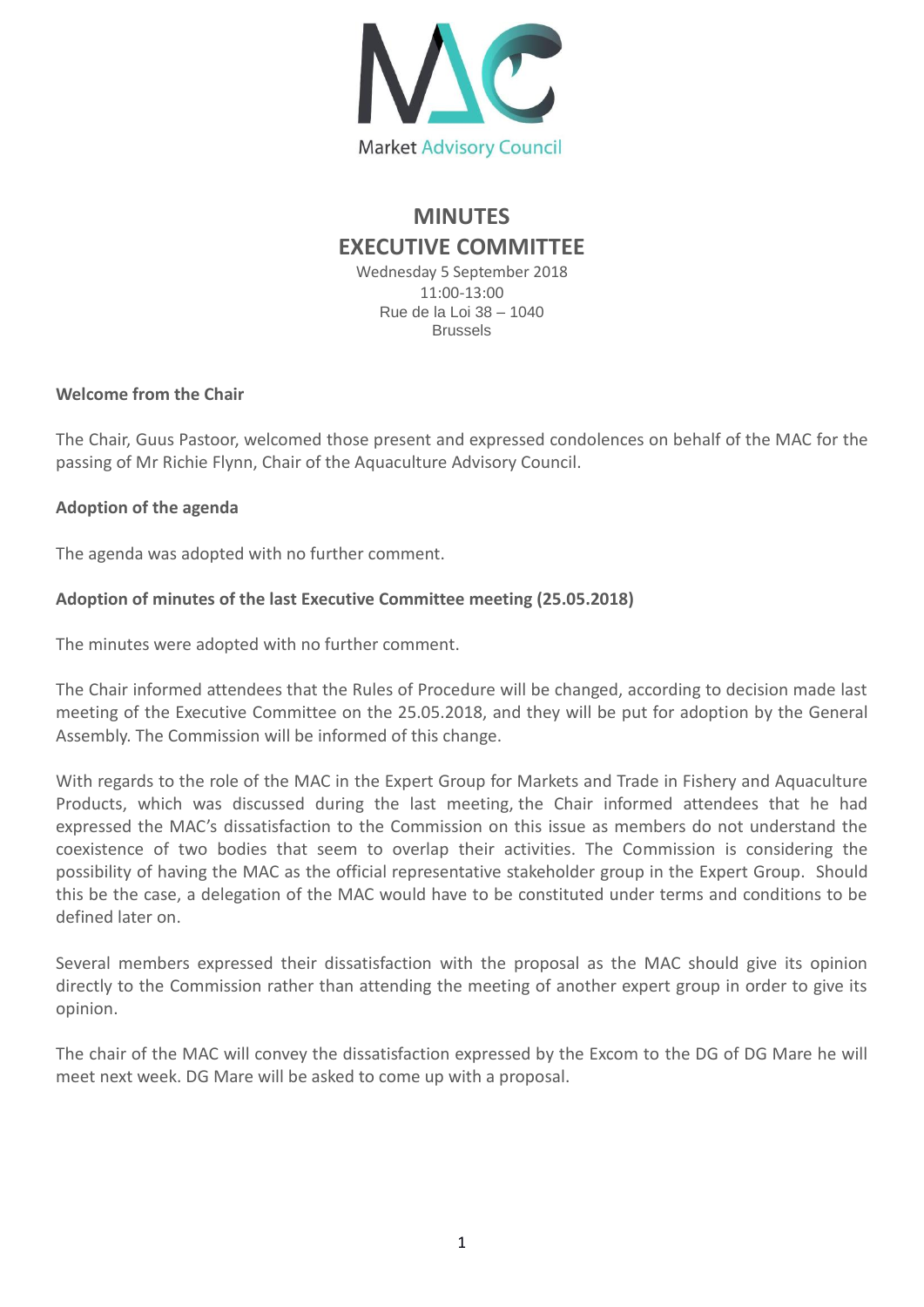

#### **Work Programme: review**

With regards to the Work Programme of year 2, the Chairs of the Working Groups gave a briefing on the work done within their respective Working Group.

Regarding the Work Programme of year 3, the MAC applied for the grant agreement in July and it is still waiting for comments from Commission. The MAC will seek clarification on the deadline for comments.

### **InterAC meeting November Madrid: Brexit**

The Chair gave an overview on the last InterAC meeting which took place in The Hague in April 2018 organised by the PELAC. This meeting will be followed by another one in November organised by the LDAC. During the meeting the ACs will discuss the future of the ACs and the participation of UK and third countries in their meetings. Although the outcome of the Brexit remains unclear, the ACs will discuss the role of UK organisations during the "interim period".

Members of the MAC expressed their agreement with UK participating in the ACs during the interim period and left the door open for third countries to participate in the MAC afterwards. In any future advisory structure the specific nature of the MAC should be taken into account. The MAC does not cover any region, it covers the whole market.

**End of the meeting**